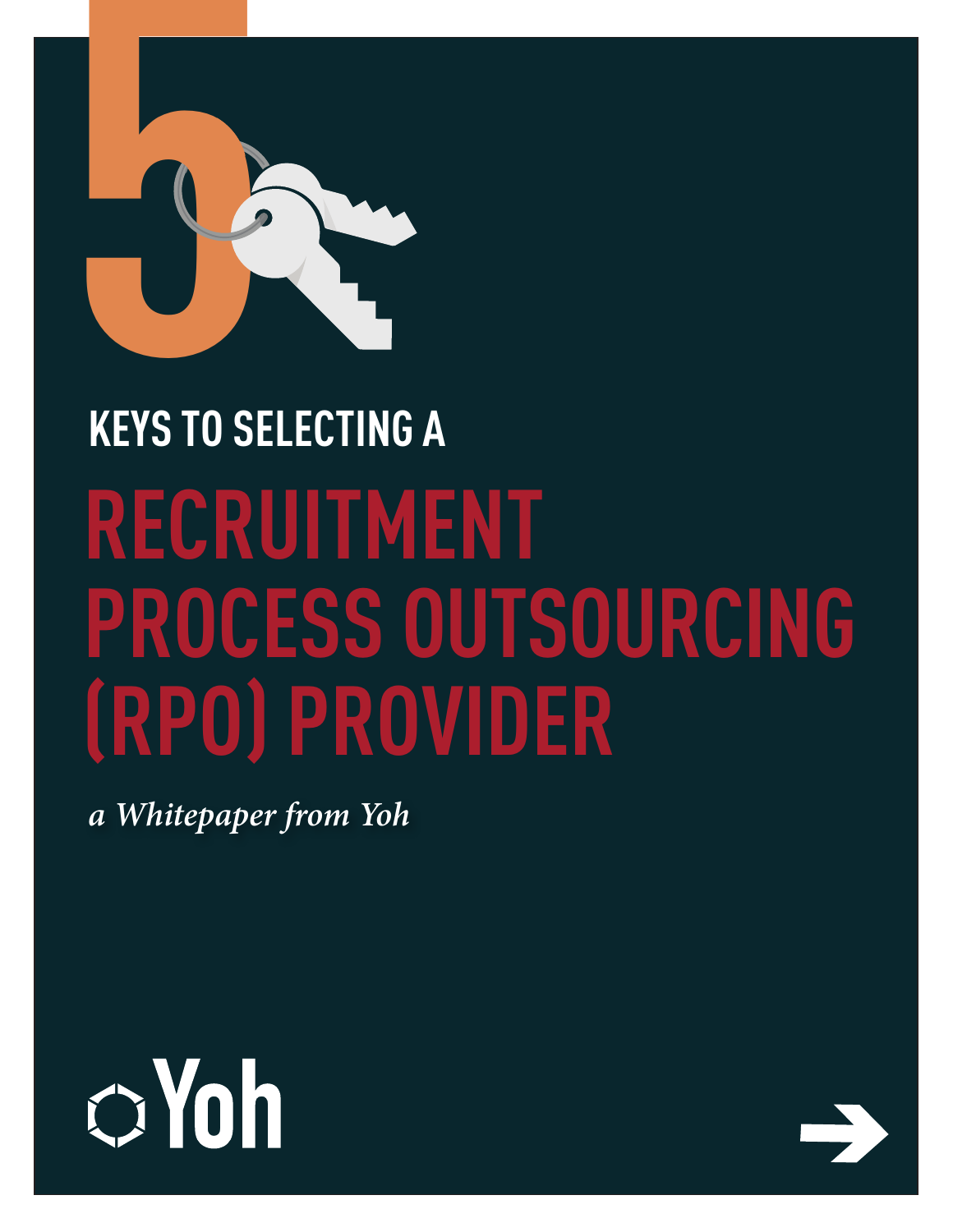# **INTRODUCTION**

Choosing the right Recruitment Process Outsourcing (RPO) provider is critical to the success of an outsourced recruiting or sourcing program. Whether you are looking to improve your recruiting processes, efficiency or enhance your employment brand, developing a partnership with a RPO provider begins with the selection process.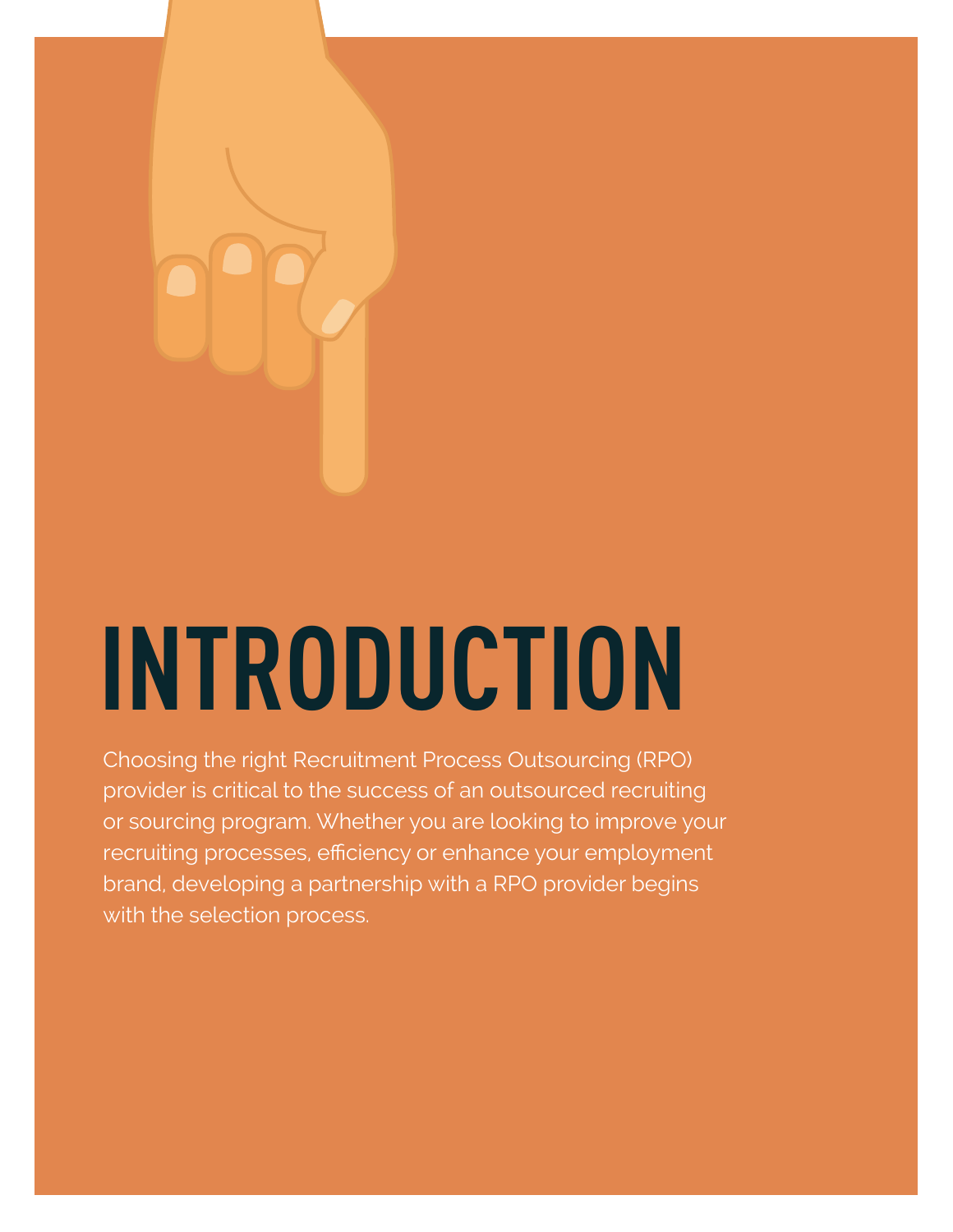In the following brief whitepaper, we will discuss:

- **What is RPO?**
- • **Why choose a RPO solution?**
- • **Keys to the selection process five areas to consider**
	- • **Understand your process today**
	- • **Understand your reasons for choosing RPO**
	- • **Ask specific questions**
	- **Commit to a strategic relationship**
	- • **Plan for change**

If you are just starting the process or have some experience selecting a RPO provider, this whitepaper will help you better understand RPO and the business drivers behind outsourcing these functions. In addition, we will provide some crucial tips and critical evaluation factors to help you with the selection process.

### **WHAT IS RPO?**

Recruitment Process Outsourcing (RPO) refers to the process by which a company outsources part or all of its recruitment functions. This can include job postings, sourcing, screening, interview scheduling and logistics, offer execution, system compliance, and HRIS (human resources information systems) data entry.

It is important to note the distinction between RPO and HRO, or Human Resources Outsourcing. While both fall under the Business Process Outsourcing (BPO) umbrella,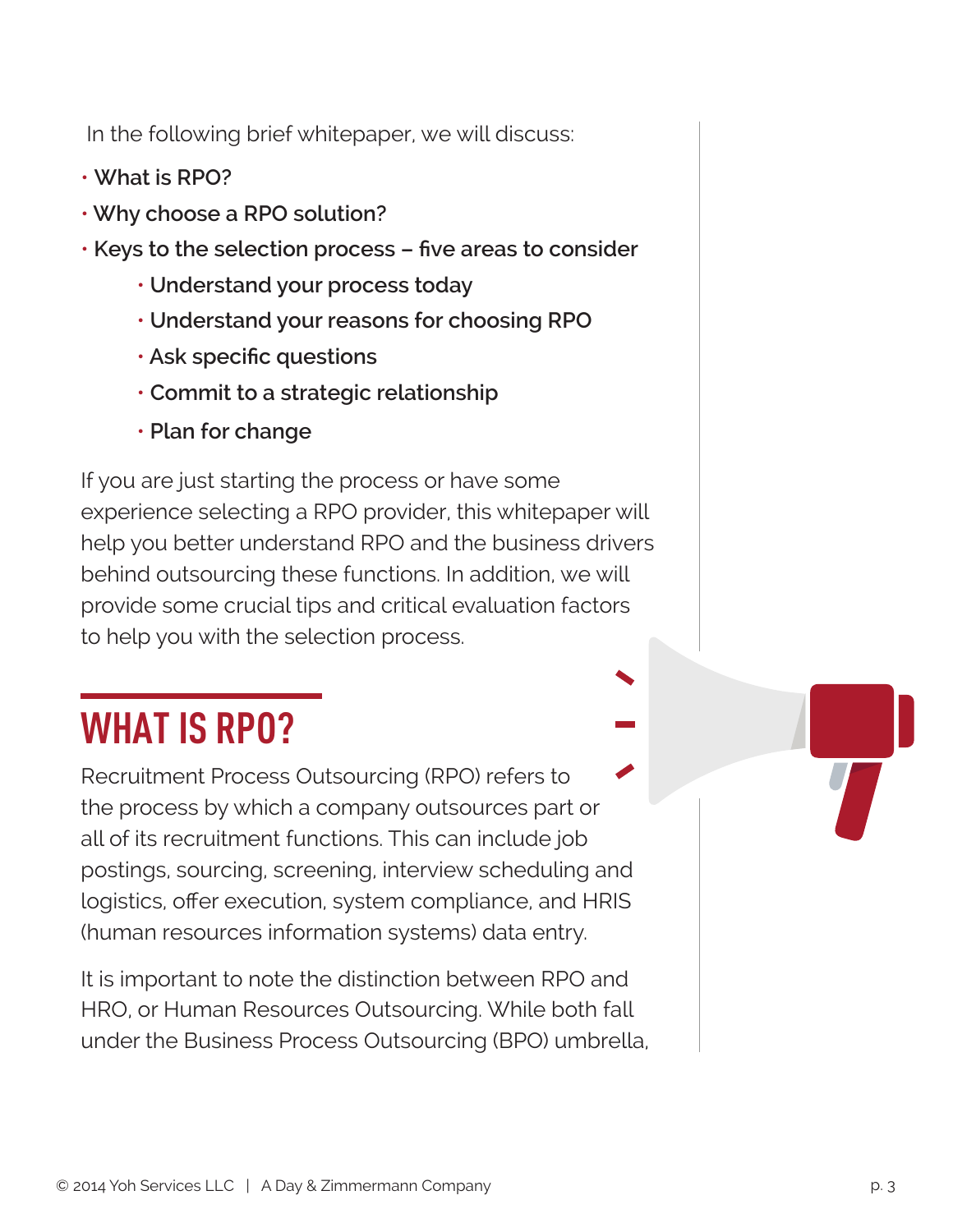

HRO refers to the outsourcing of certain HR functions such as HR system input, paperwork processing, benefits management, compensation, and performance management.

RPO, on the other hand, is much more concerned with the processes around attracting and acquiring talent for your organization. It includes all the complex sourcing strategies necessary to attract candidates to your job openings, the process of recruiting such as assessments, testing, interviews and offers, through the actual hiring and on-boarding processes.

RPO can be enterprise-wide with a provider handling some or all sourcing and recruiting aspects for the entire company, or project-based, for specific businesses within

*RPO refers to the process by which a company outsources part or all of its recruitment functions.*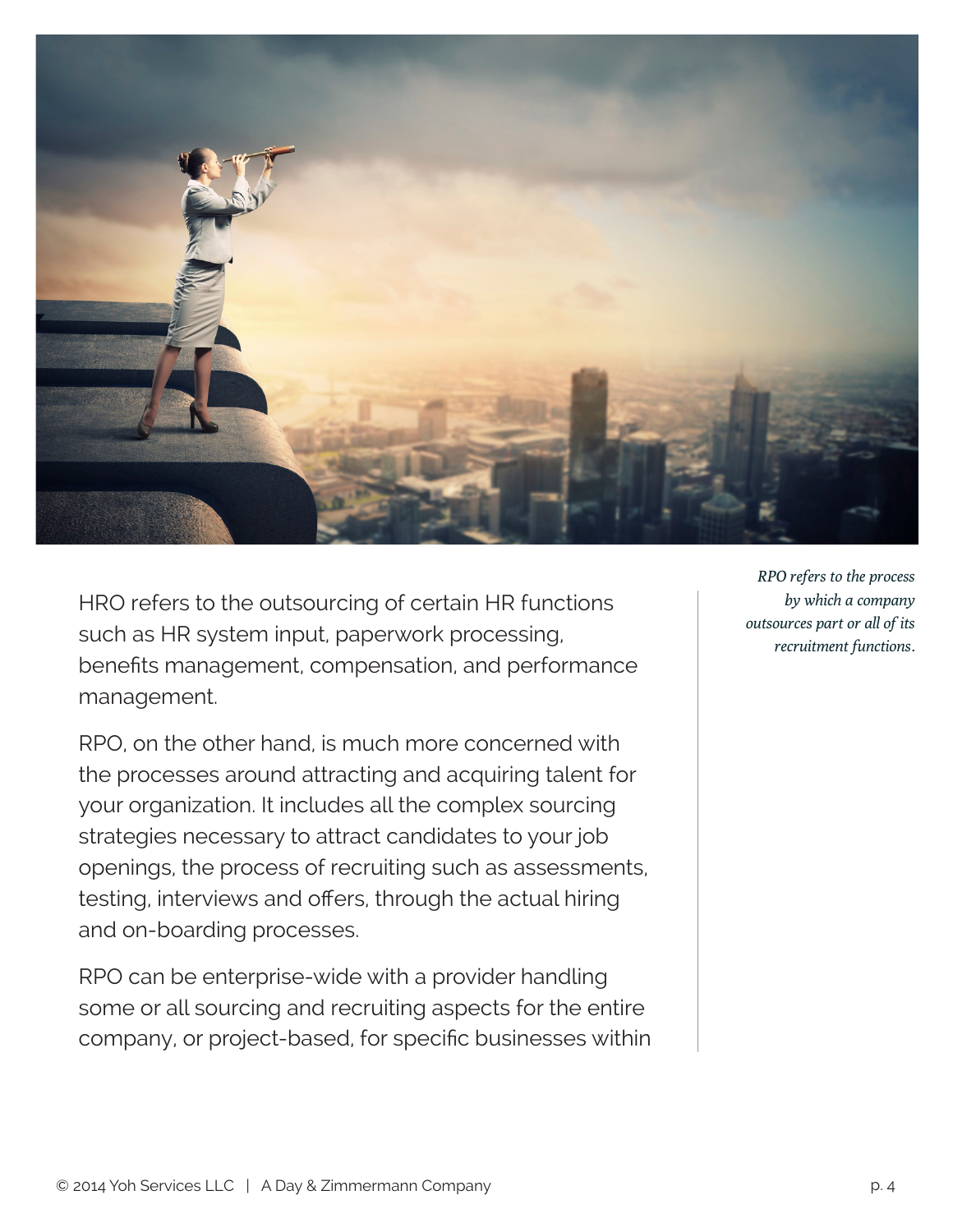a company, departments or hiring efforts (such as a new sales force, a product line, expansion, or project team). Rather than simply a retained or contingent search, the RPO engagement typically has a defined number of hires or a defined rate of hires (or applicants/candidates) and key performance indicators that define successful delivery of the RPO service.

#### **Business Drivers for RPO**

RPO is a viable option for companies that are short on internal recruiting resources, as seen in many organizations that have downsized as a result of the recession. Similarly, by outsourcing recruitment the company can refocus HR managers and other internal HR staff members on other initiatives.



Cost is another driving factor of RPO adoption. In many cases, RPO partners can leverage economies of scale to reduce cost per hire. Plus, they can utilize large contracts with job boards that individual companies often cannot afford. RPO also shifts from a fixed to variable cost model

### **RPO engagement typically has a "**

*defined number of hires or a defined rate of hires and key performance indicators that define successful delivery of the RPO service."*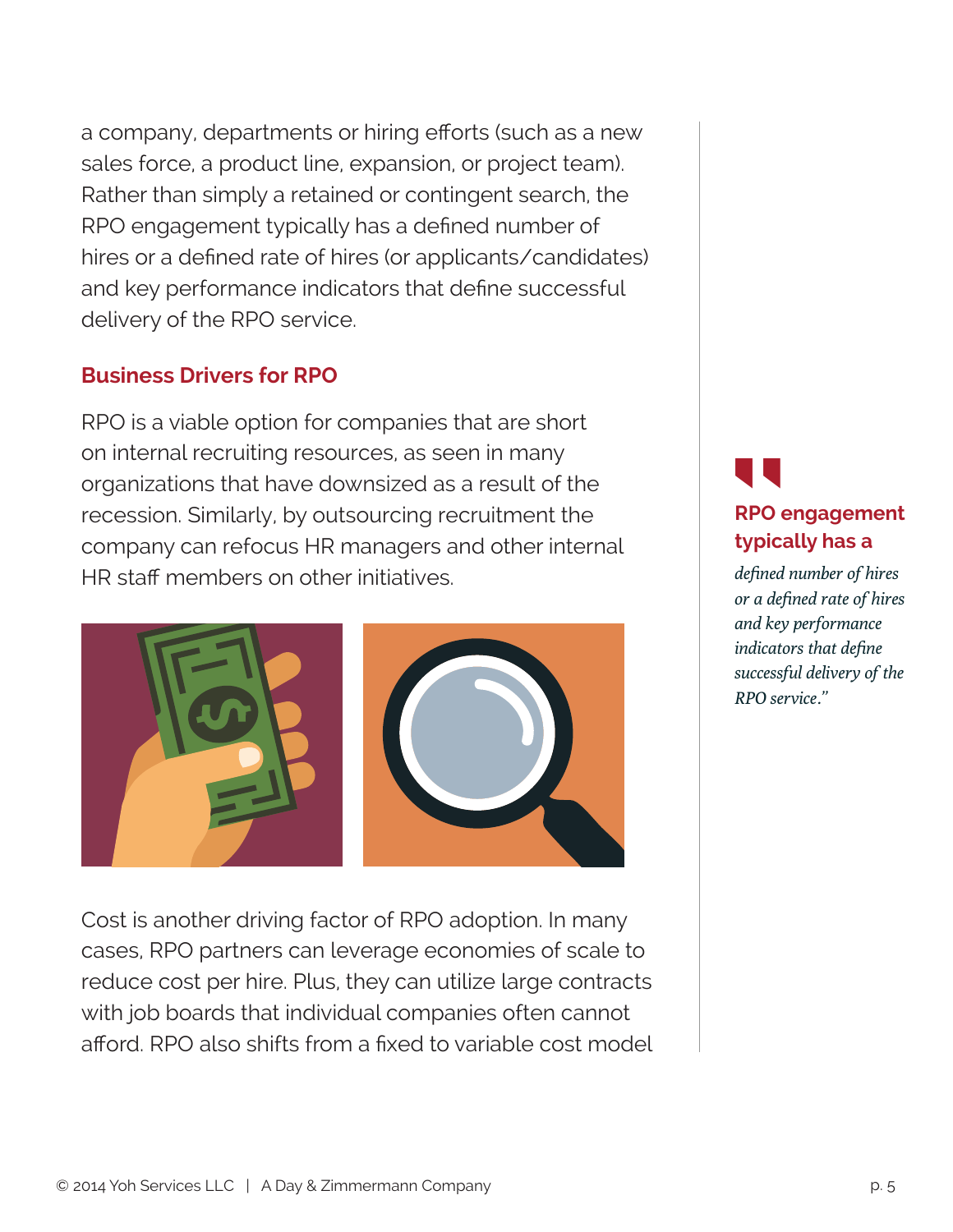

*Utilizing a team of experienced, professional recruiters can increase the speed with which you fill open positions.*

and frequently has a pay for performance component.

#### **Other business drivers include:**

- **• Quality and Speed of Delivery.** Utilizing a team of experienced, professional recruiters can increase the quality of hire and the speed with which you fill open positions.
- **• Anticipated or Unanticipated High Volume Staffing Needs.** A RPO partner can help satisfy seasonal or cyclical hiring needs, and ramp your staff up or down at a fair cost.
- **• Consistent Tracking and Compliance.** A RPO partner can handle and assure adherence to all necessary compliance measures within the sourcing, recruiting, and hiring process.
- **• Employment Brand.** A candidate's experience applying and interviewing for a job at your organization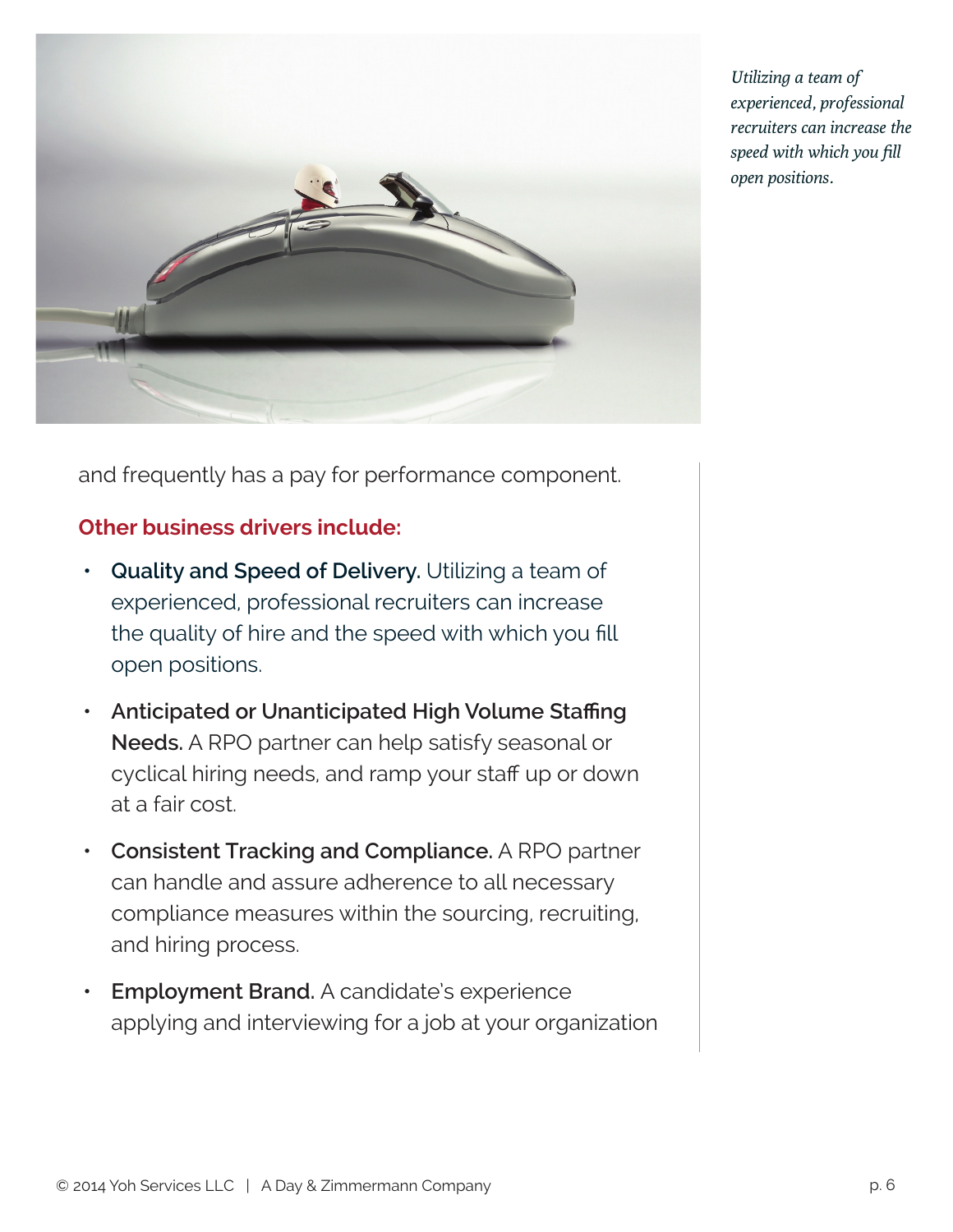has a direct impact on its employment brand. Your internal HR department is likely being pulled in many directions at any given time. A dedicated RPO partner, however, can focus on ensuring a positive, measurable experience for candidates.



#### **A Word of Caution**

Just one warning: if your company's internal recruiting strategy is failing, it can't be assumed that outsourcing the function will resolve the issues. The mindset cannot be that a RPO partner will "do your mess for less."

To be successful, the RPO relationship must be a partnership in every sense of the word. All of a company's key stakeholders need to be brought and bought into the arrangement and work together to accomplish the organization's recruitment goals.

In the end, recruiting is about people, and your entire organization is involved. A good RPO solution can

### **If your company's internal recruiting "**

*strategy is failing, it can't be assumed that outsourcing the function will resolve the issues. "*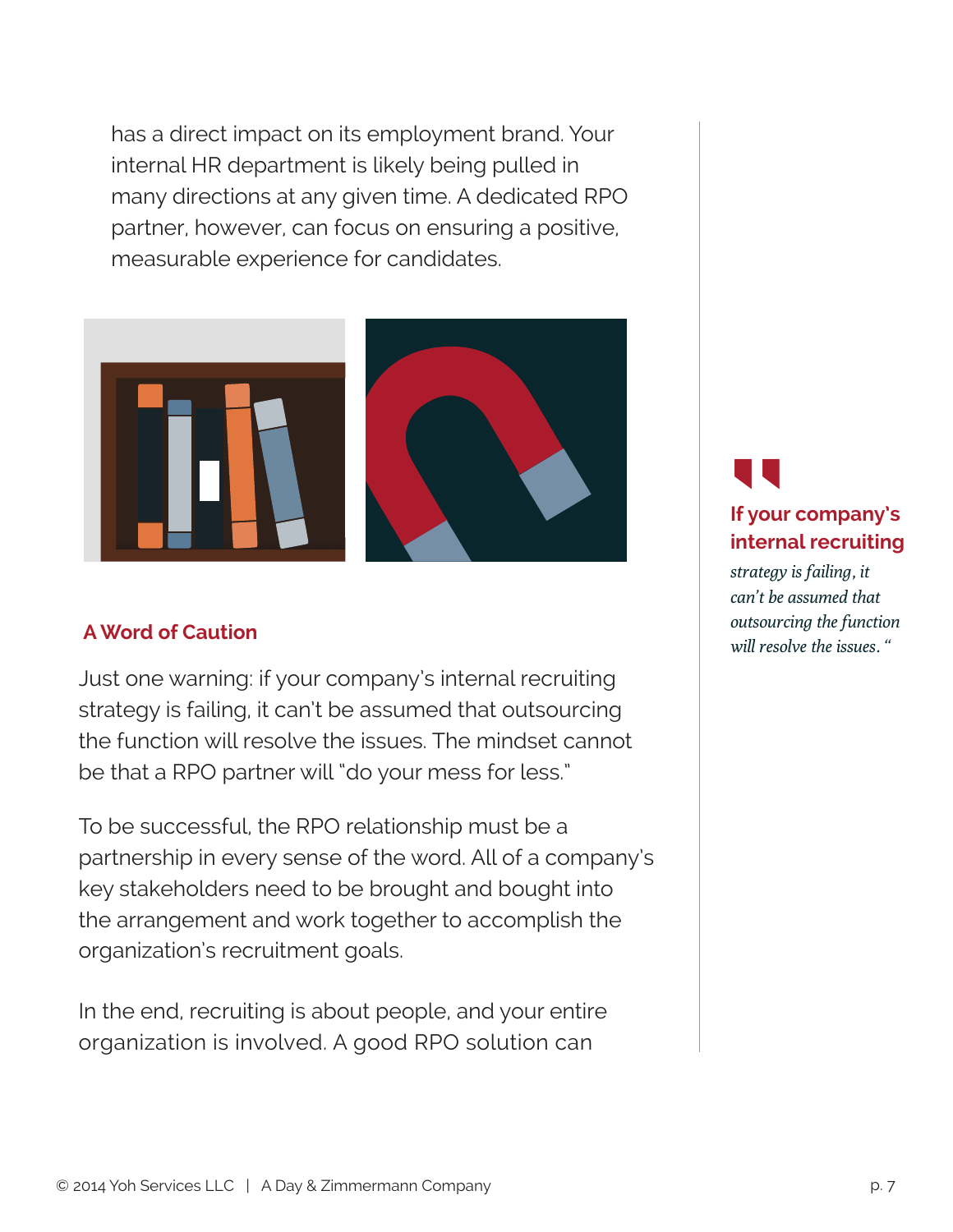help make sourcing and recruiting more efficient and successful, but it cannot be done in a vacuum. It requires the willingness to partner and, if necessary, change things in order to maximize the benefit of a RPO solution.

### **WHY CHOOSE AN RPO SOLUTION?**

Organizations with limited staff or unpredictable and cyclical hiring may suddenly find themselves faced with the need for qualified staff, so how do you quickly ramp up? Some of the most successful companies do a limited amount of their own hiring, and instead, partner with a vendor to outsource their recruitment function.

Recruitment Process Outsourcing can mean different things and take many forms. Often mislabeled at times as requiring a company to turn over very high volumes of hires in order to be considered a good fit for an outsourced partnership, RPO also works well on a much smaller scale and is often project-based in nature.

### **Other Factors**

Here are a few factors that often drive organizations to seek a RPO solution:

- **• Compete more effectively for critical talent**
- **• Lack of internal recruiting infrastructure**
- **• Dependence on agencies**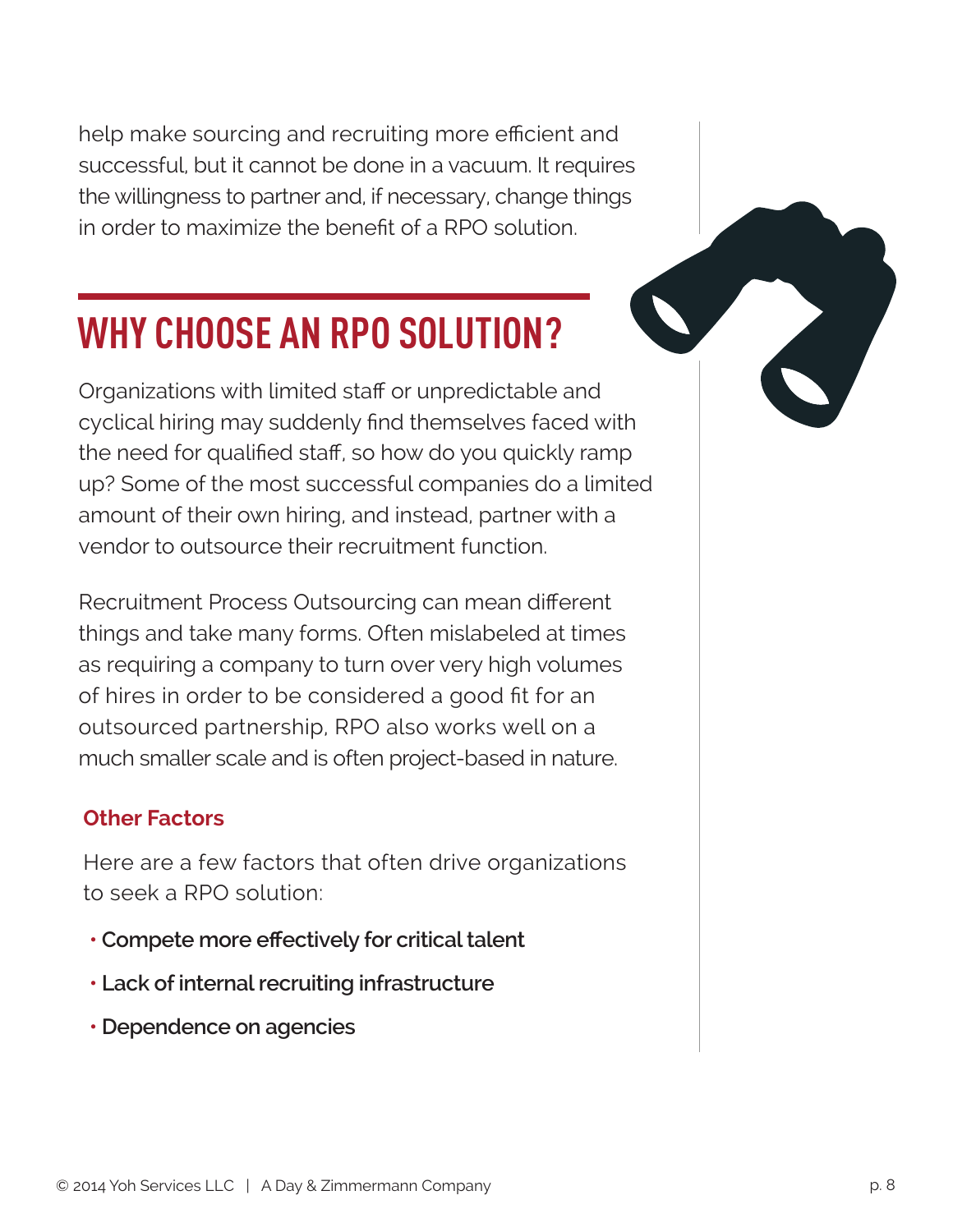- **• Seasonal or cyclical hiring needs**
- **• Heavy internal recruiting structure that is costly and/or ineffective**
- **• Lack of consistency or compliance among departments or businesses**
- **• Changes in HR infrastructure**

Knowing that you are faced with any or all of these challenges is one more reason to avoid the risks associated with hiring your own recruiters. These circumstances can be a perfect fit for a RPO partnership as these types of providers already have a bench of recruiters and specialized staff ready to work on these types of engagements.

In addition, a successfully executed RPO program can aid with retention efforts, employment branding compliance and engagement.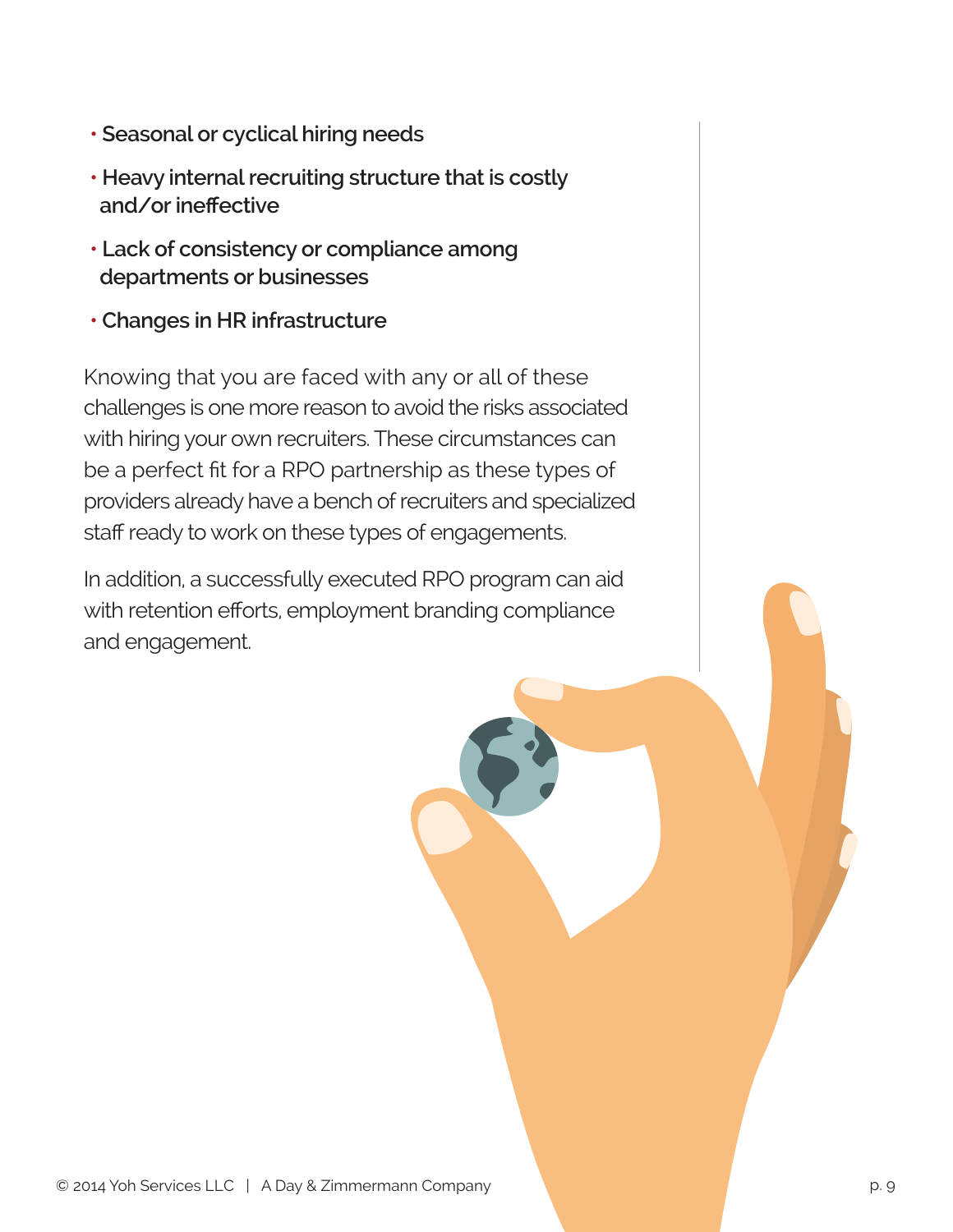## **FIVE KEYS TO SELECTING A RPO PROVIDER**

Whether you have a formal selection process through a RFP, or if you are talking to providers on an ad-hoc basis, there are some critical areas to consider when selecting a RPO provider.

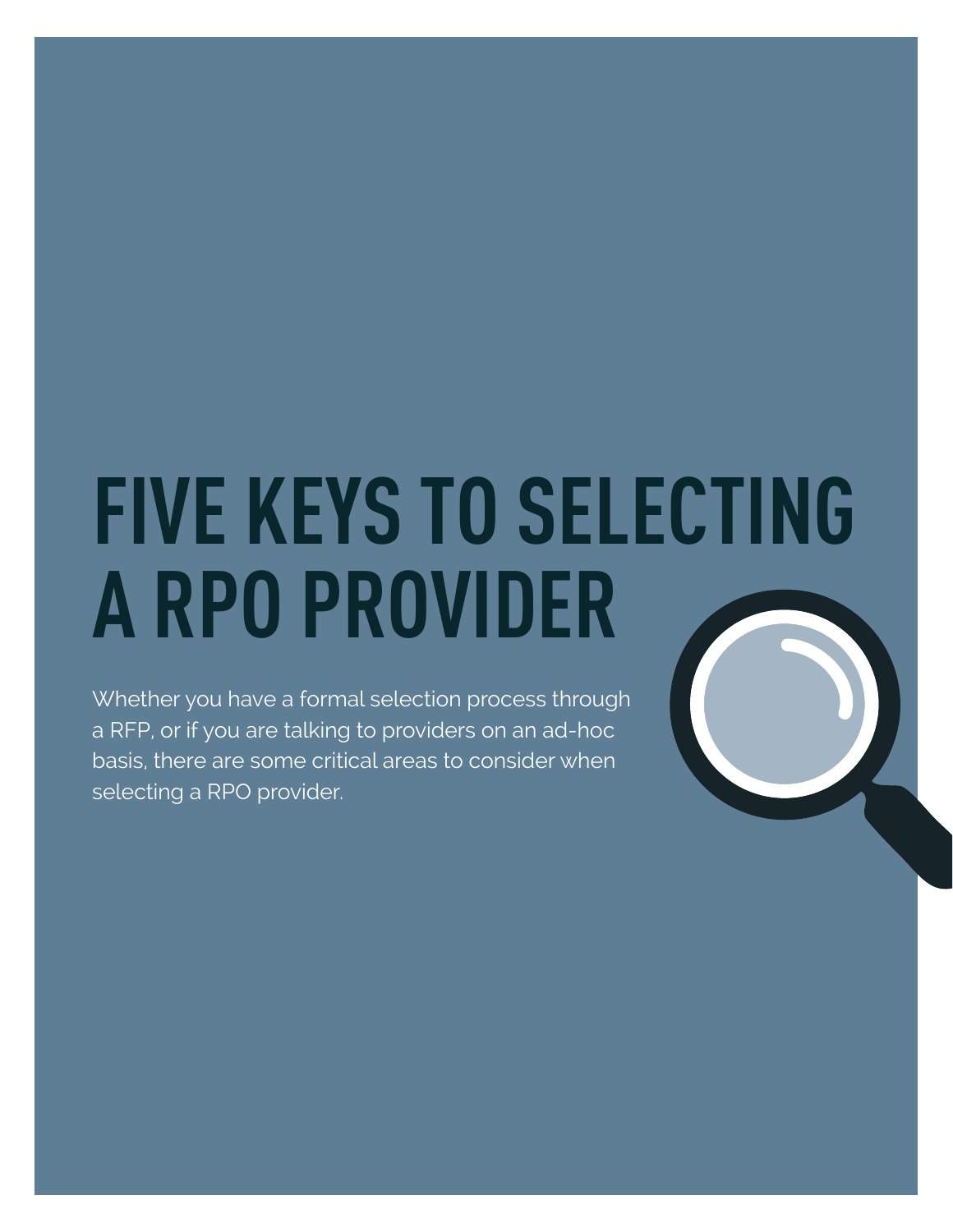Recruiting combines HR processes, methods, people, and technology. Selecting the right provider means finding a partner with the right combination of fit, execution, change management methodology and program management. Excellence in program management capabilities is rapidly becoming a key success factor in long term RPO engagements.

The following areas of focus are also a simple way to qualify potential RPO providers. If they cannot address these areas to your satisfaction, it may be an indication that they are not ready for a true RPO partnership with mutual benefit to both organizations.

### **UNDERSTAND YOUR PROCESS TODAY**

**1** Since this type of engagement deals directly with your current processes and how you desire your processes to be, it's important to start with where you are today. This is also critical for your provider, because in order for them to accurately bid on and understand the scope, you need to provide a good framework for your organization, your processes, compliance needs, in-house

### **Since this type of engagement "**

*deals directly with your current processes and how you desire your processes to be, it's important to start with where you are today. "*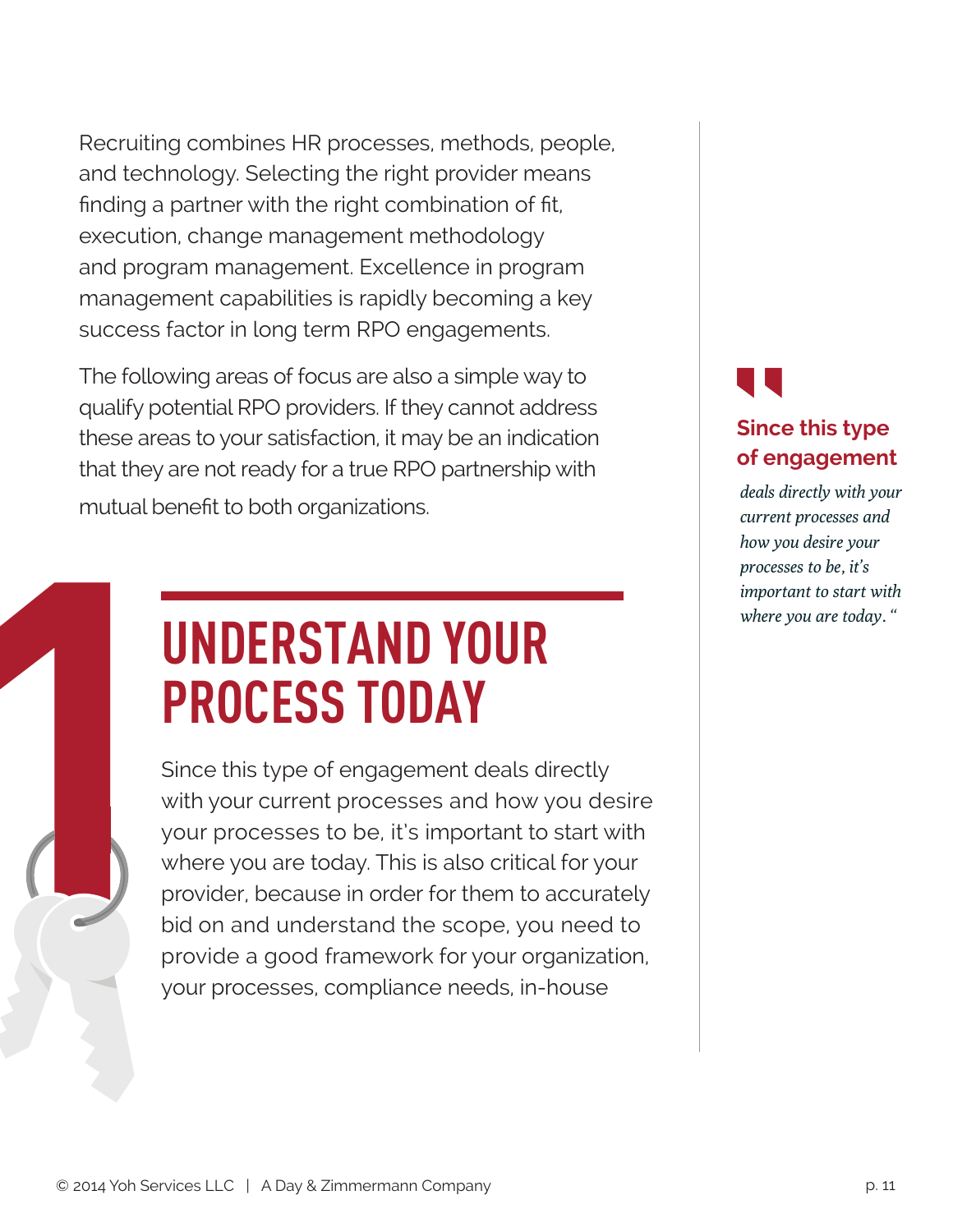resources and stakeholders. In addition, this will help with change management issues. Having this type of process map and understanding provides the basis for discussions with stakeholders, potential providers and management.

# **22 The first caution here: if saving money is<br>
the main reason for considering a RPO<br>
The first caution here: if saving money is<br>
the main reason for considering a RPO<br>
solution, then you might want to think<br>
twice or at UNDERSTAND YOUR REASONS FOR CHOOSING RPO**

the main reason for considering a RPO solution, then you might want to think twice or at least temper your expectations. While cost is certainly a common factor

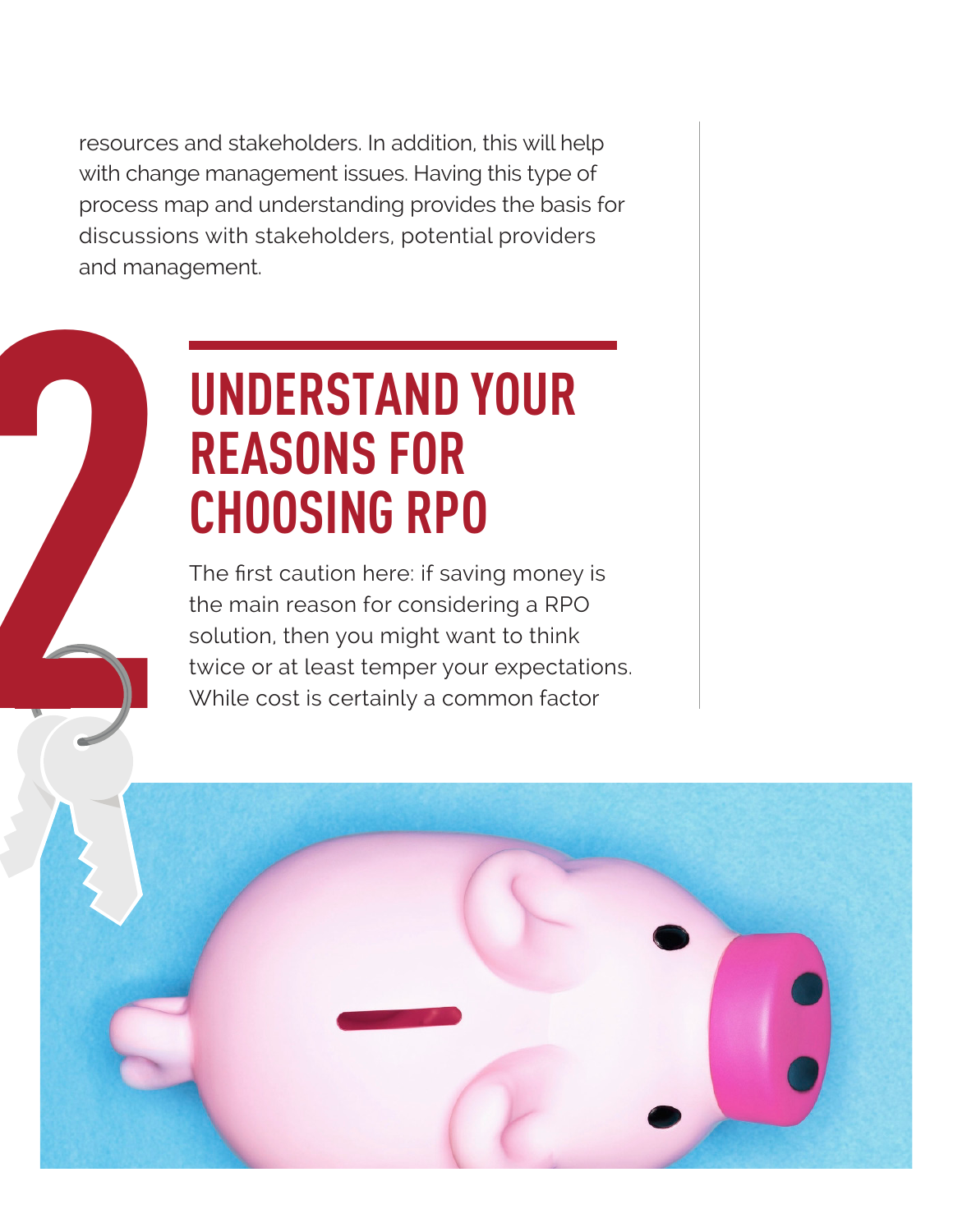and a viable reason for outsourcing, sourcing and recruiting affect the very core of your workforce – your talent. Having an efficient process that brings in the best people, reduces turnover and assists with your employment brand pays dividends in the long run, in ways that can't always be immediately measured. Determining your reasons and motivations for choosing a recruitment solution should be clear for all the stakeholders and shared with potential partners. This will also help develop the scope and any key performance indicators or metrics that the provider must achieve.

### **ASK SPECIFIC QUESTIONS**

**32 Western STECT ASSESS SPECIFIC**<br> **33 When developing a RFP and talking to**<br>
potential providers, most companies<br>
require the provider to respond to<br>
very vague questions regarding their<br>
capabilities, geographic coverag potential providers, most companies require the provider to respond to very vague questions regarding their capabilities, geographic coverage, or past engagements and successes. While these are important (along with their overall financial stability and position in the marketplace), it is also important to ask very specific, tactical questions regarding how they will accomplish the goals you

### **... it is also important to ask very specific, tactical questions "**

*regarding how they will accomplish the goals you have in mind. "*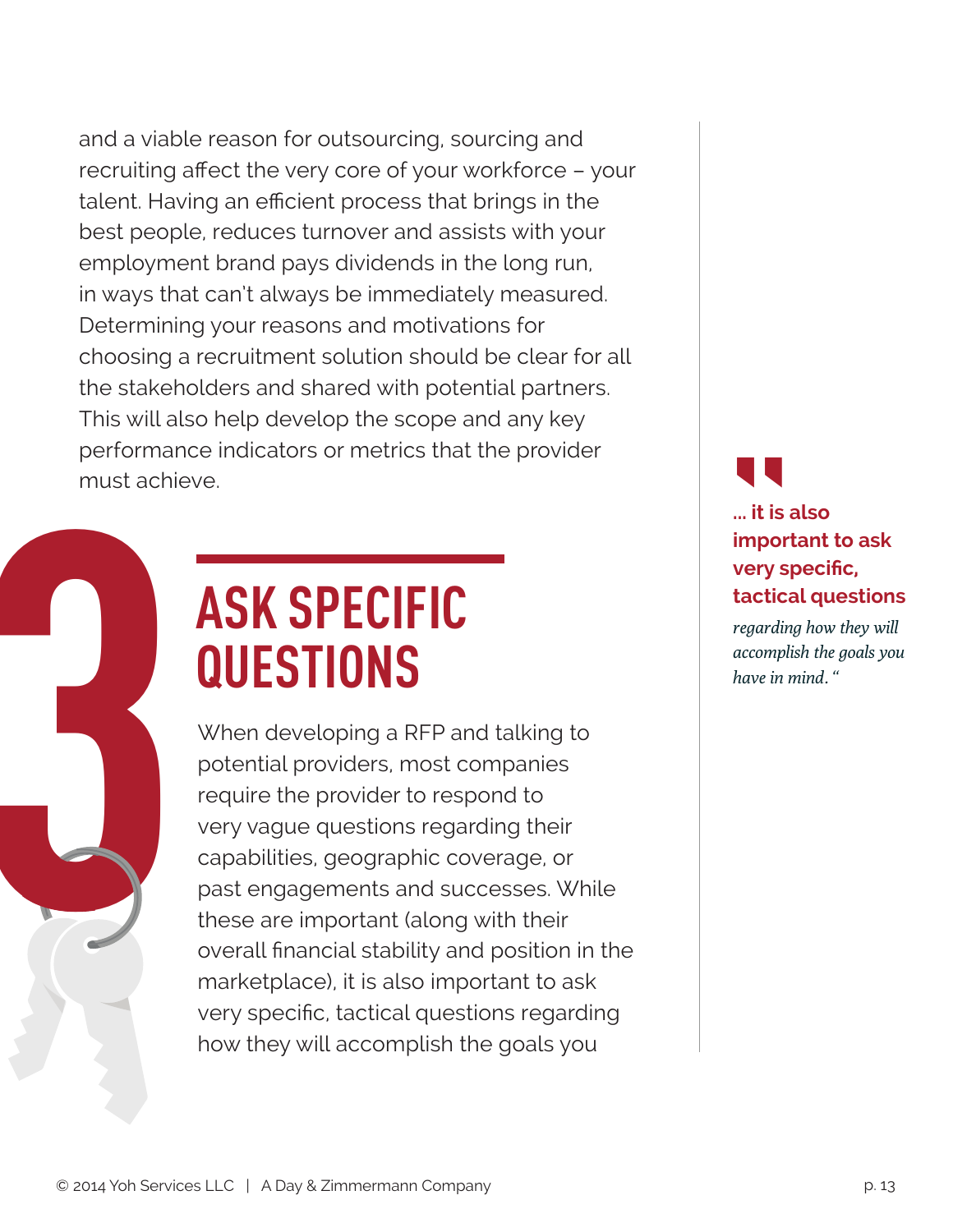

have in mind. Whenever possible, force them to respond in terms that can be easily ranked. Questions like: "Vendor can provide an Applicant Tracking System (yes/no)"; "Provider has more than five years of experience providing this service/process (yes/ no)." You should also prioritize your requirements beforehand. In this way, you can decide between the "nice-to have" elements and the "must-have" elements and rank your potential service providers accordingly. and rank your control of the control of the control of the control of the control of the control of the control of the control of the control of the control of the control of the control of the control of the control of th

### **COMMIT TO A STRATEGIC RELATIONSHIP**

As noted above, the RPO relationship should be more than just about saving money. Sourcing, screening, recruiting and onboarding talent is at the root of your greatest resource: people. While your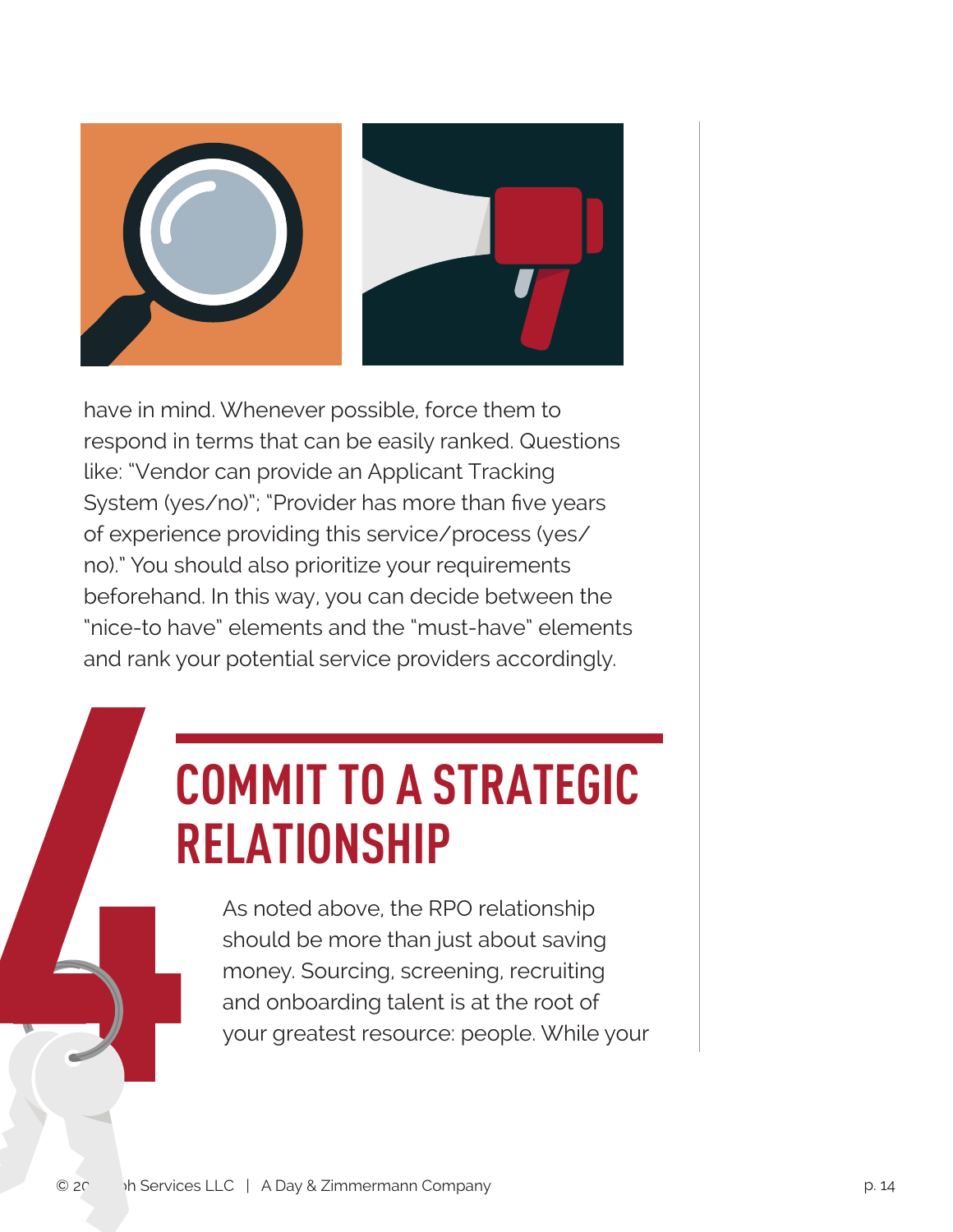RPO provider may in fact be performing several tactical processes, there is great strategic value in sourcing and bringing on the right person who will be successful in their role. Reduced turnover, greater employee satisfaction, improved employee engagement and ultimately, business growth, are all the result of having the right person in the right seat. This requires collaboration and a seamless process that starts with a strategic relationship with your RPO provider. If you can't commit to this type of relationship, or if key stakeholders are not bought in, the results of a RPO engagement may fall short of your expectations. **5** 



Understand exactly what is changing and why it will help with accomplishing your goals. As important as mapping out the current state, it's important to make sure key stakeholders and everyone involved understands the "to-be" state and how it will affect them. This may include difficult decisions and changes in roles; however, these should all be easily related to the strategic goals of the engagement. If

### **Understand exactly what is changing and "**

*why it will help with accomplishing your goals. "*

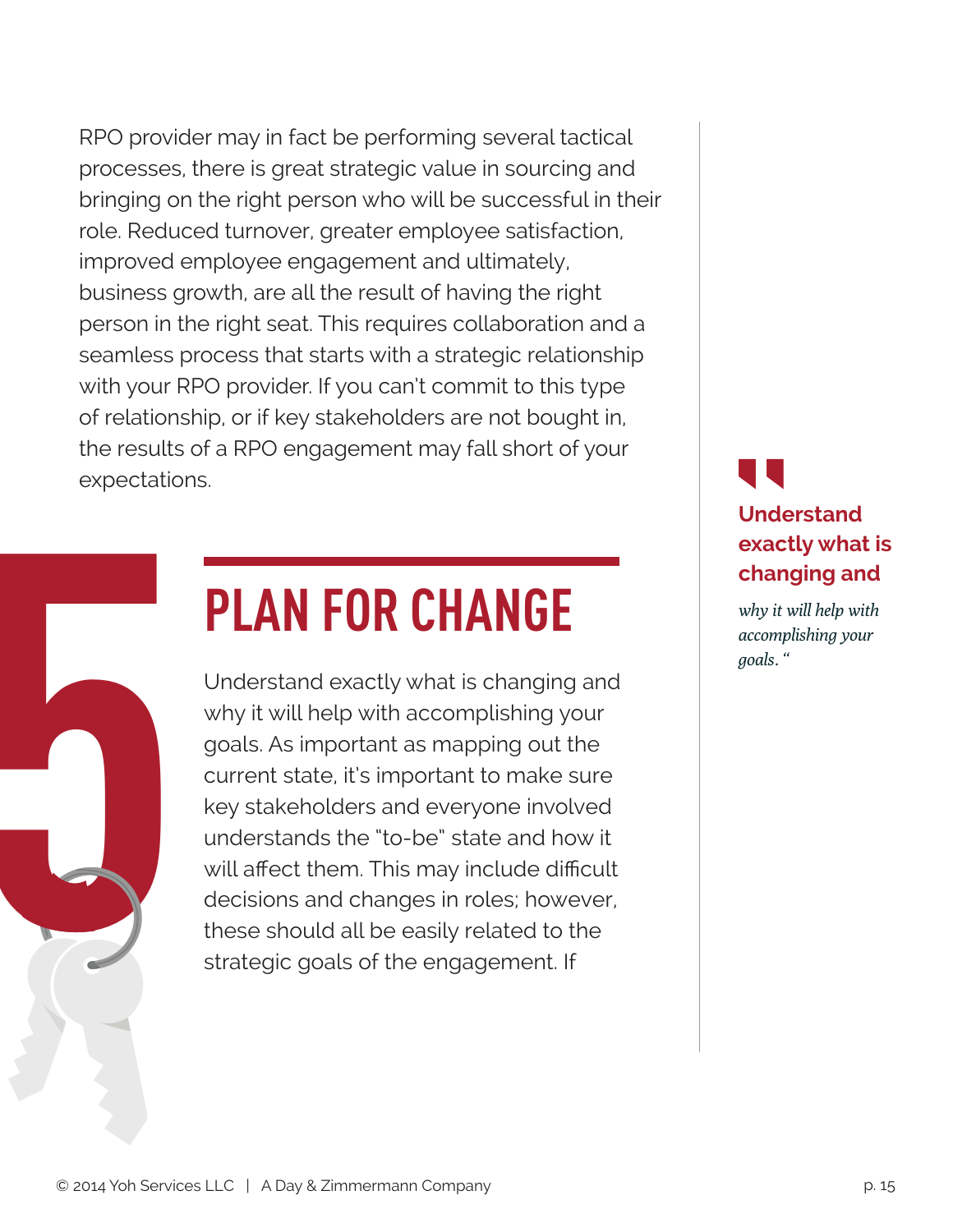

they can't be, then it's possible they may not be the right goals, or all parties may not be bought into the process. Another caution is to be wary of starting too quickly, in some cases even before the contract or key performance indicators (KPIs) can be worked out. In desperate times of need, the knee-jerk reaction may be to open the flood gates before all processes, people and metrics are in place, however, this can lead to early dissatisfaction among stakeholders, as well as workarounds and behaviors that are not easily changed later.

*Another caution is to be wary of starting too quickly,*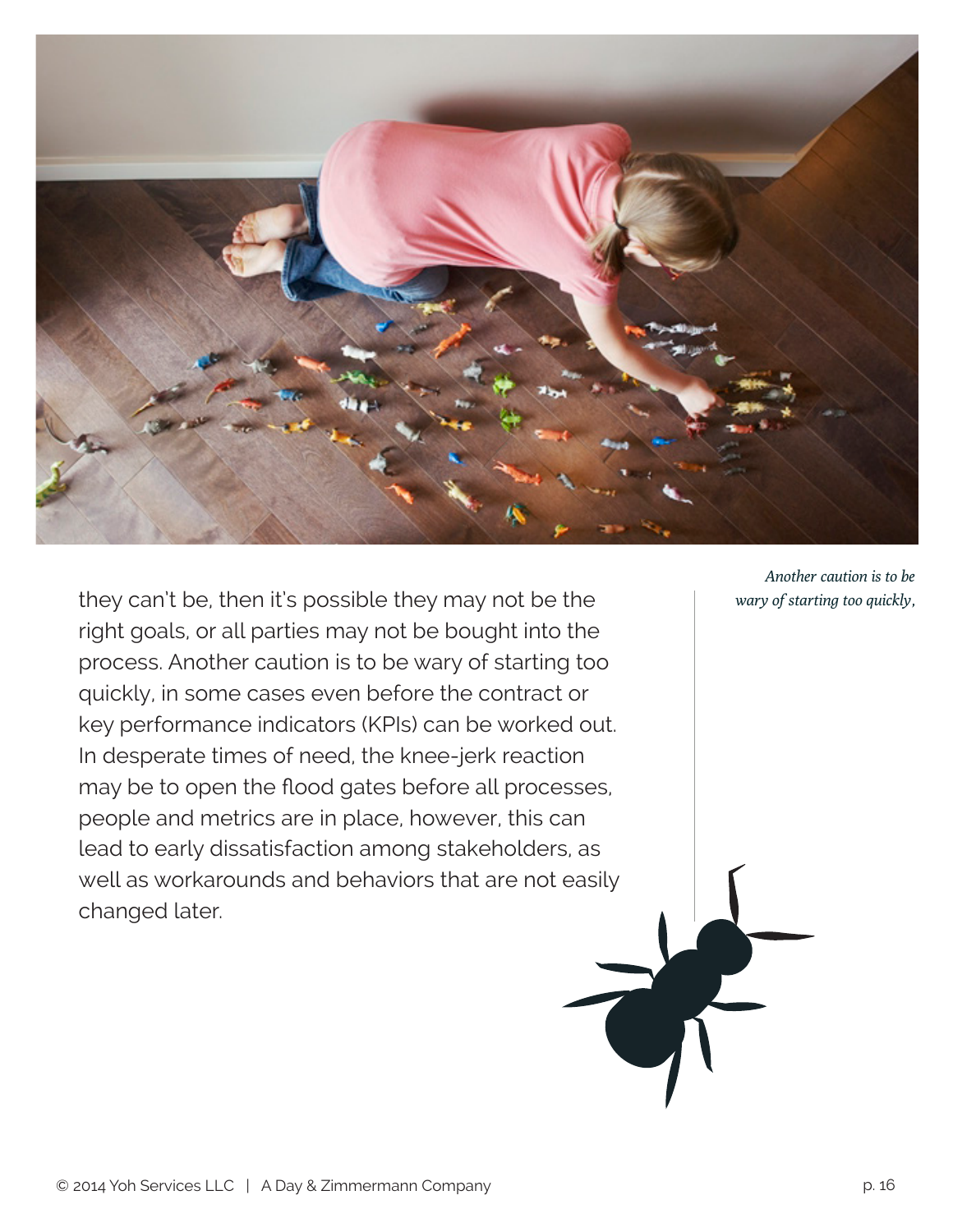

## **CONCLUSION**

Selecting a RPO provider can be the best thing you can do to ensure quality talent for your organization. However, it takes patience and vigilance to find a partner and create a program to meet your recruiting goals.